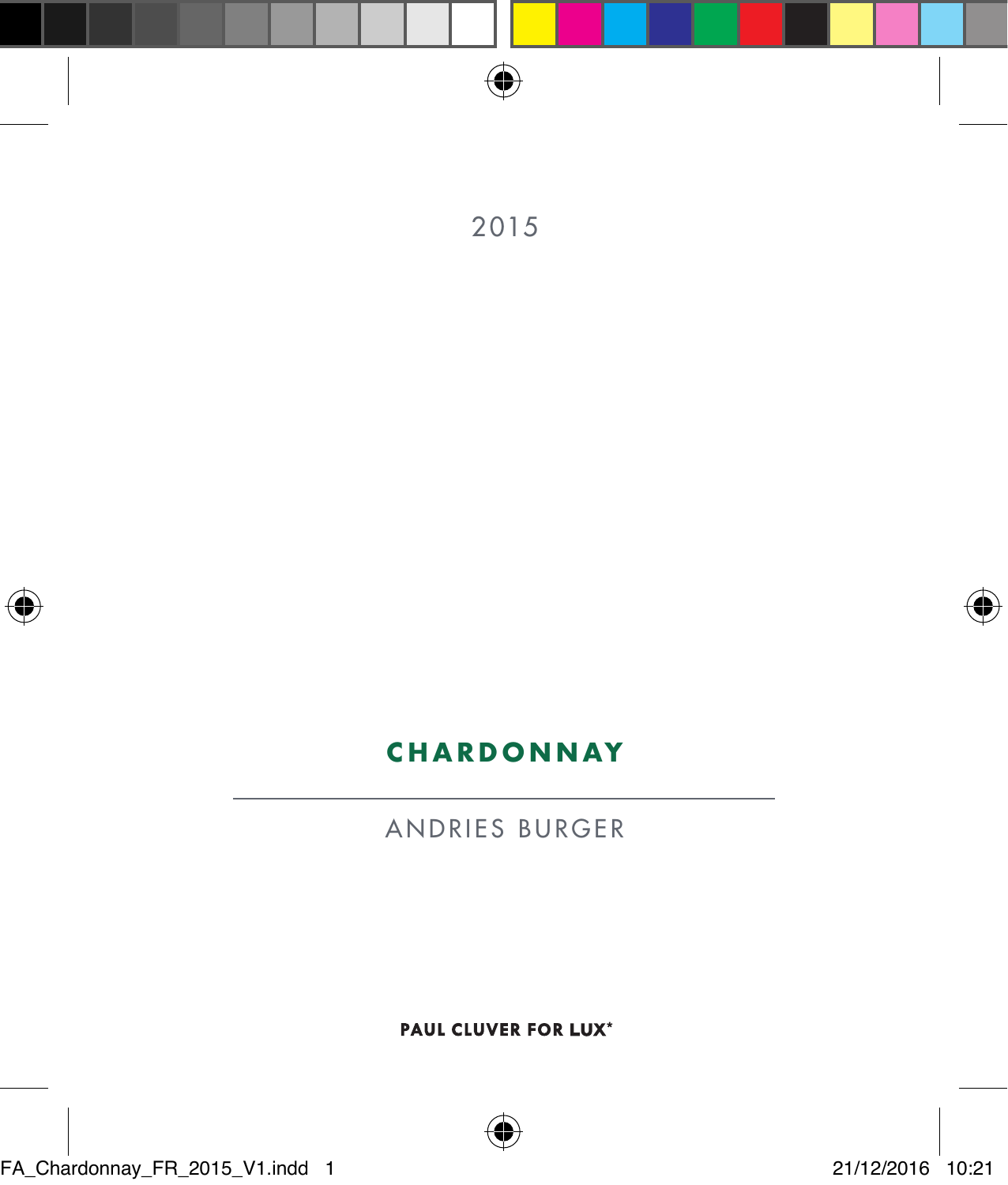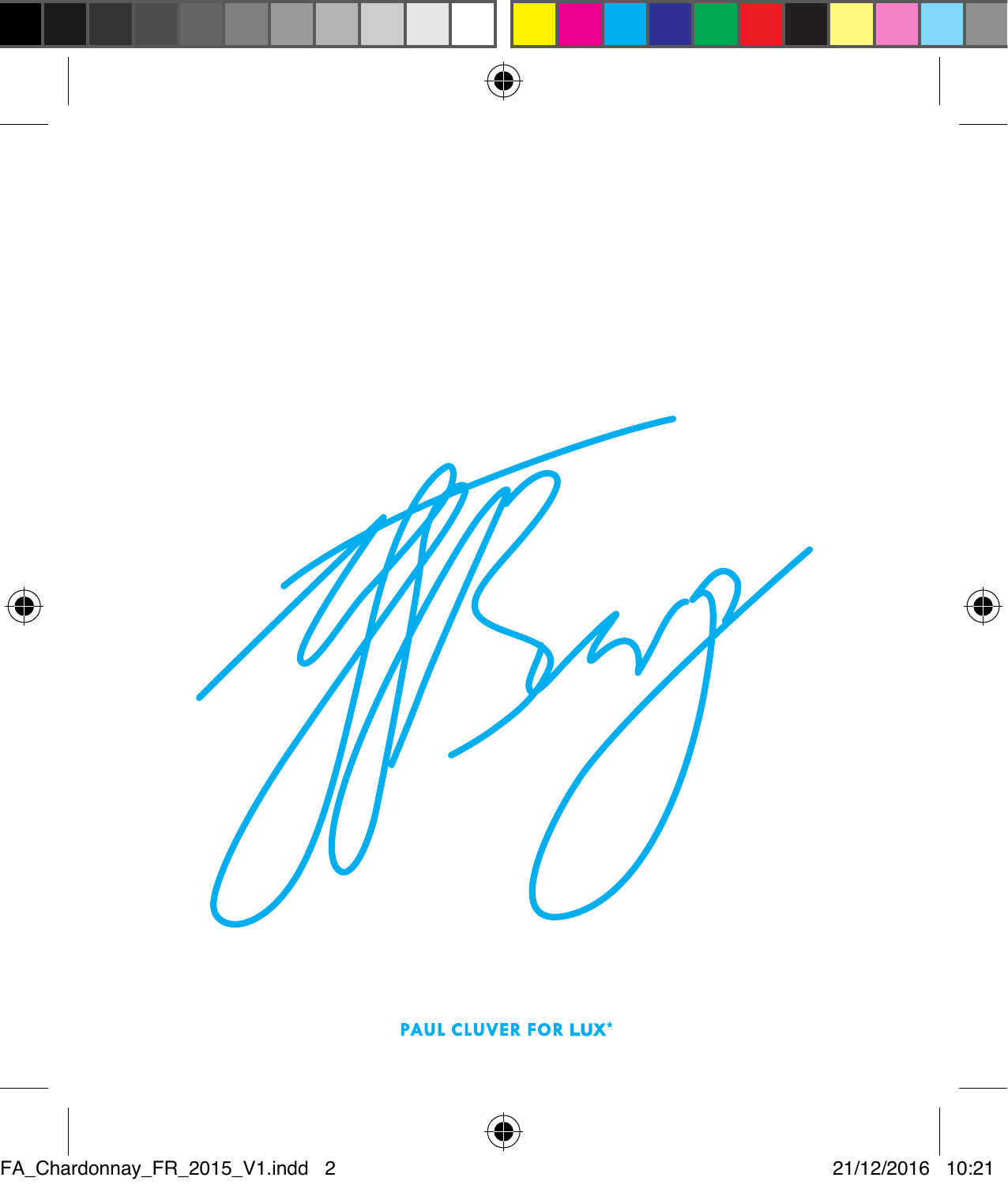

### **CHARDONNAY**

"This wine comes from older vineyards, so I meddled as little as possible and let the grapes do the talking. I carefully integrated 25% new oak to give the wine a medium to full body without compromising its delightful mineral sparkle.

What resulted is a wine of dizzying depth and elegance which has been touted as South Africa's finest Chardonnay. The palate is dominated by white pear and citrus, while the long layered finish is supported by a fine flinty edge.

Decanting this wine will bring its distinguishing features to the fore; savour it now or any time in the next decade."

**Andries Burger – Winemaker**

 WINE OF ORIGIN ELGIN A PRODUCT OF SOUTH AFRICA

A593

# Alc 13.5% CONTAINS SULPHITES 750ml

An excessive consumption of alchoholic drinks causes serious health, social and domestic problems / la consommation excessive de boissons alcoolisées est la causede sérieux problèmes lies a la santé, de problèmes domestiques et sociaux



FA\_Chardonnay\_BK\_2015\_V1.indd 1 21/12/2016 10:24

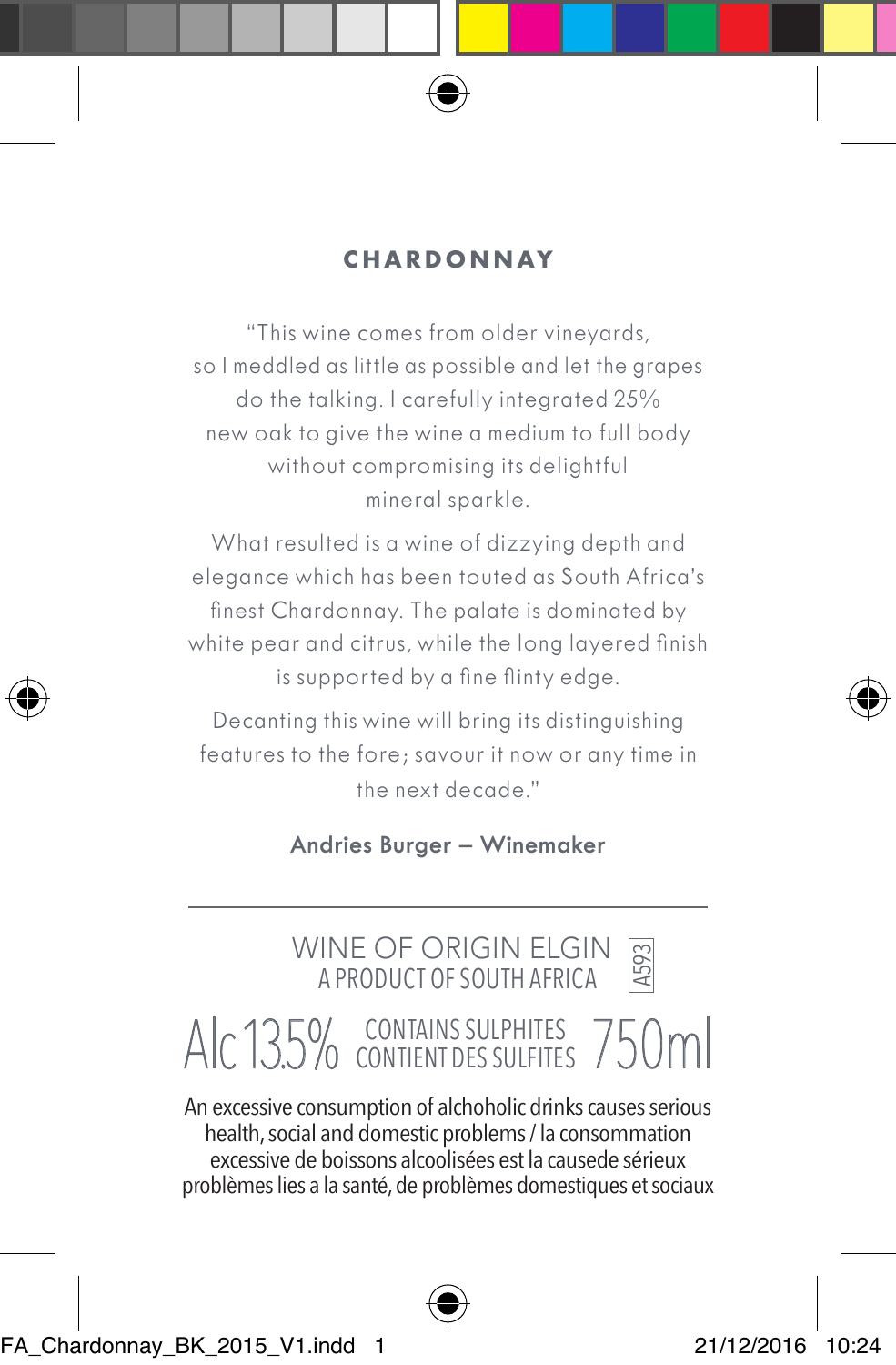

⊕

**STEENBERG FOR LUX\*** 

JD PRETORIUS

## **NEBBIOLO**





2014



FA\_Nebbiolo\_FR\_V1.indd 1 21/12/2016 10:23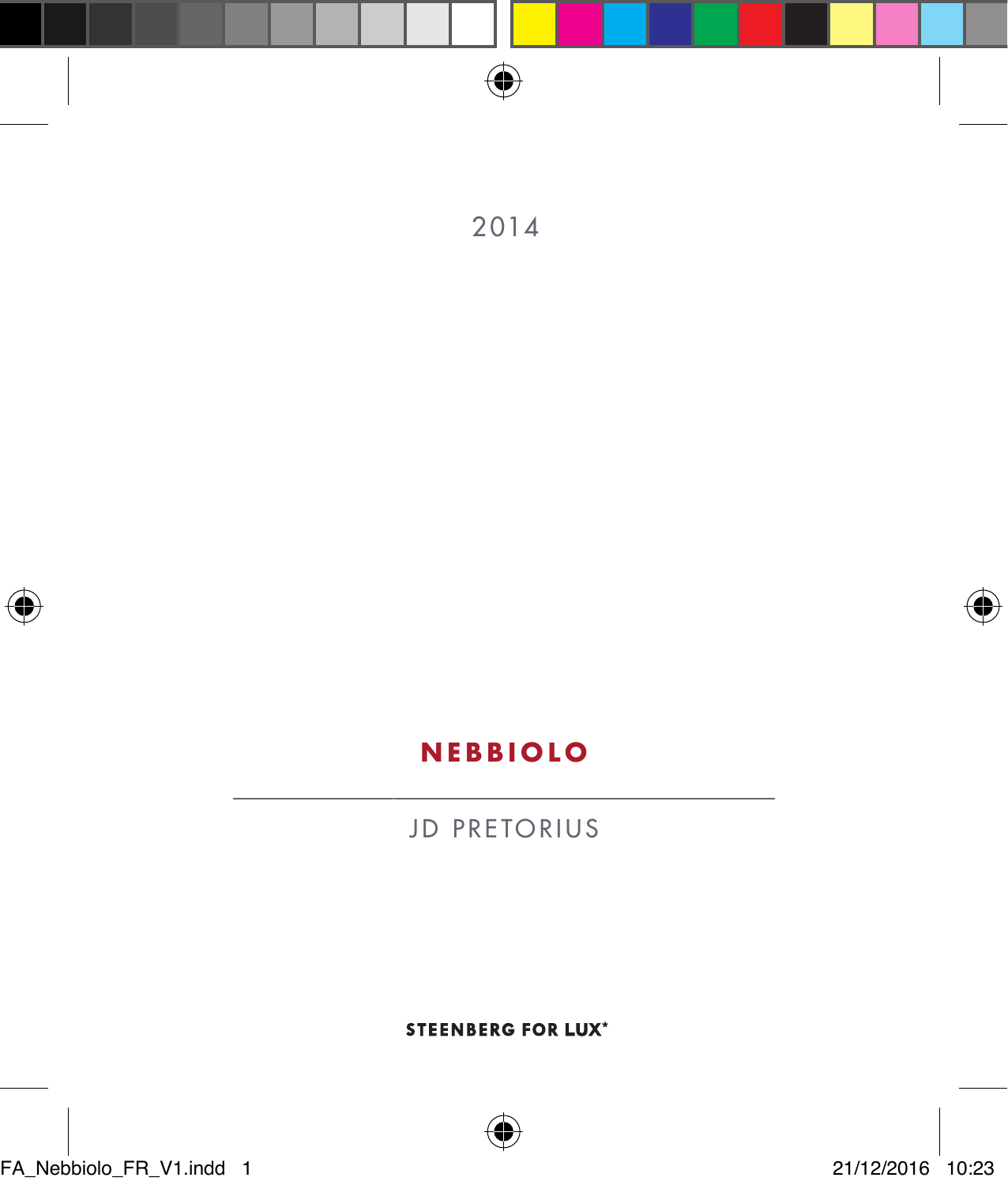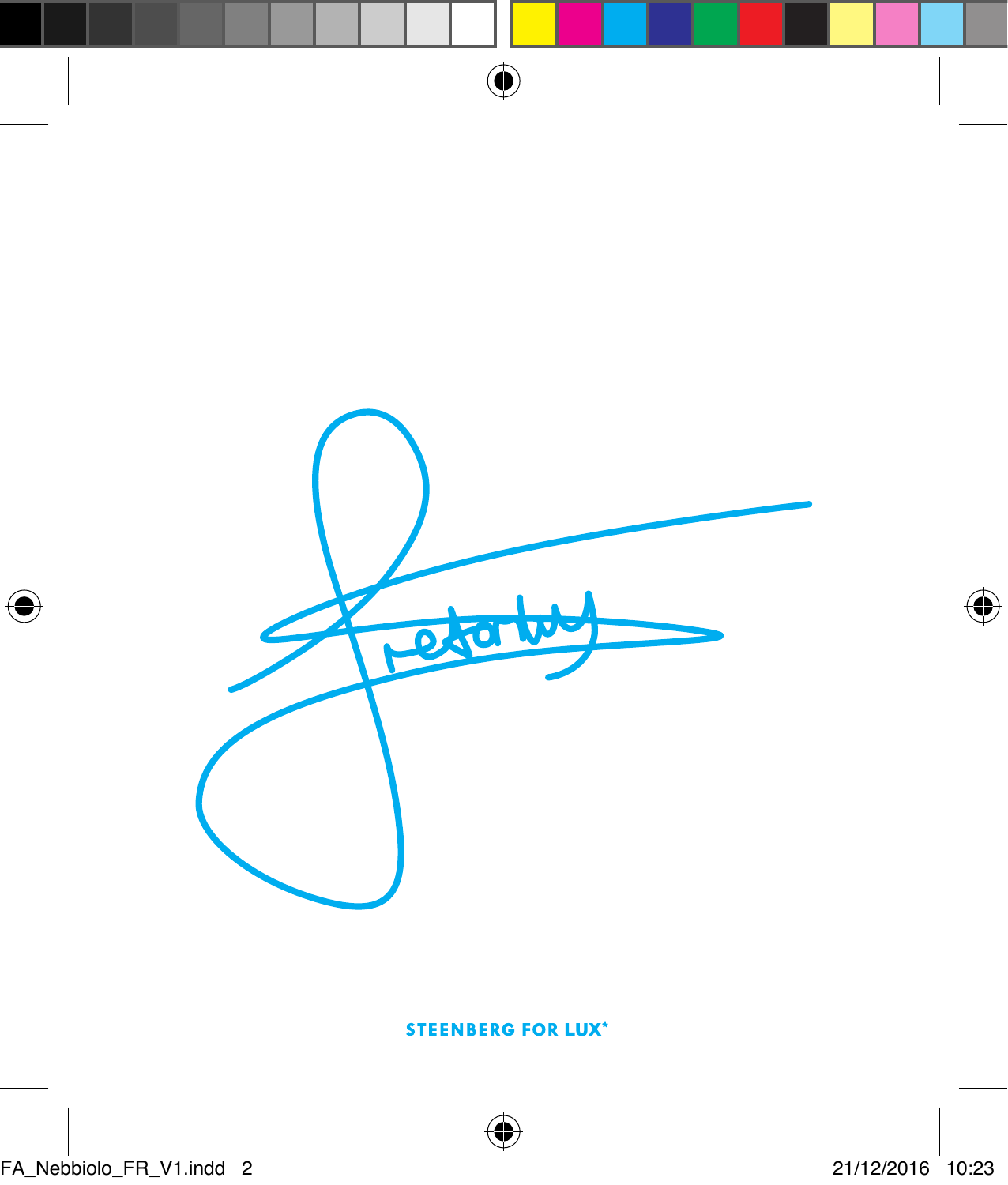

### **NEBBIOLO**

"This brave wine is my tribute to the visionary viticulturist who planted the first Nebbiolo vineyard in the Cape over twenty years ago.

I have allowed the natural tart acidity of this classic Italian variety to come though, while seeking to provide balance with hints of sour cherries, raspberries and hibiscus tea on the finish.

I am seduced by the wine's brilliant garnet red hue which reveals flashes of amber around the edges.

The bouquet features notes of rose petal, dried wild herbs and fynbos, which are all backed up by earthy, leathery tones.

This wine will benefit from decanting and I look forward to seeing its evolution over the next decade."

**JD Pretorius – Winemaker**

## WINE OF ORIGIN CONSTANTIA A PRODUCT OF SOUTH AFRICA

## Alc 13.5% CONTAINS SULPHITES 750ml

An excessive consumption of alchoholic drinks causes serious health, social and domestic problems / la consommation excessive de boissons alcoolisées est la causede sérieux problèmes lies a la santé, de problèmes domestiques et sociaux



A530

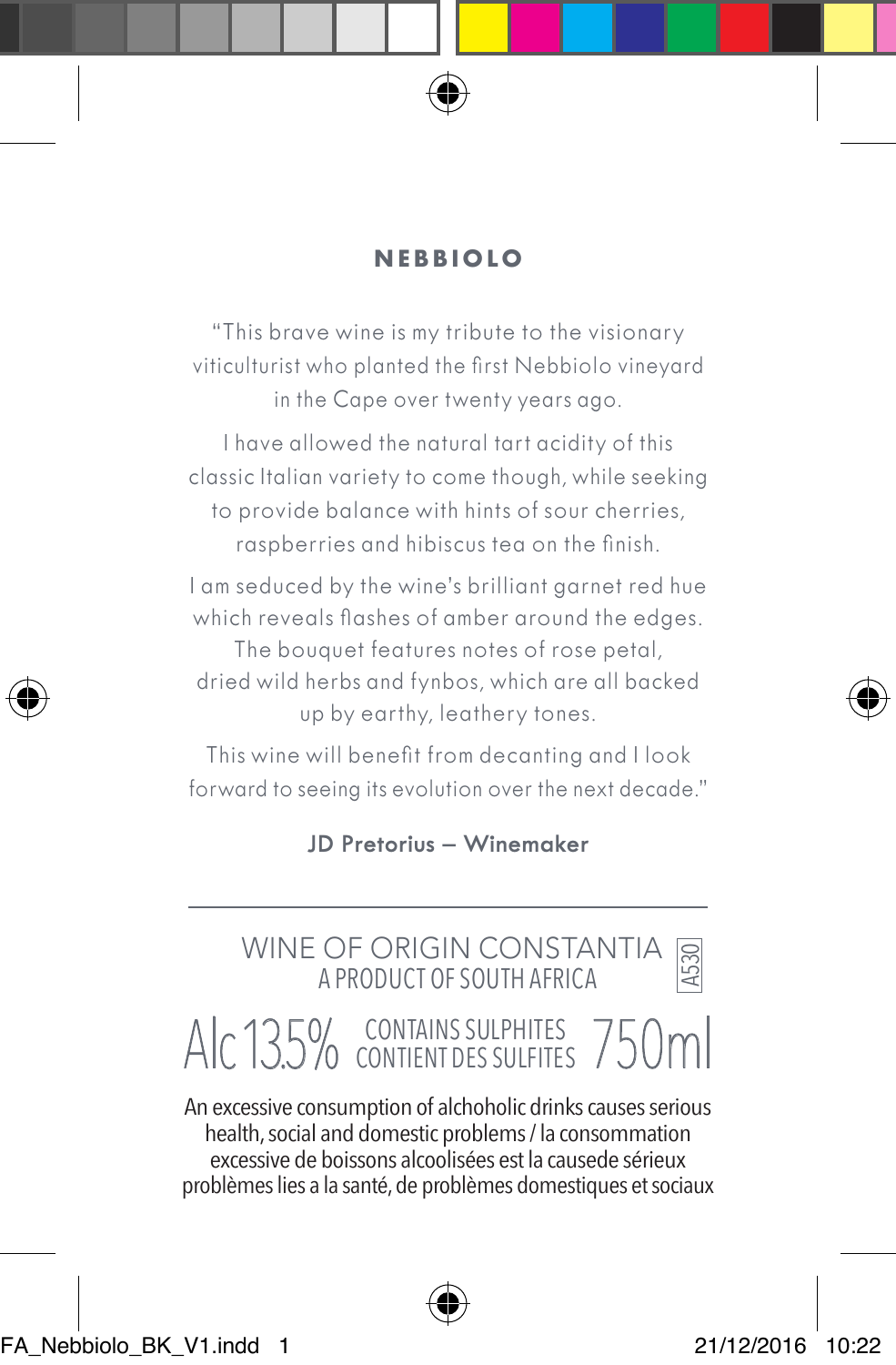





## **PINOT NOIR**

ANDRIES BURGER

PAUL CLUVER FOR LUX\*

FA\_Pinot\_FR\_V1.indd 1 21/12/2016 10:23

⊕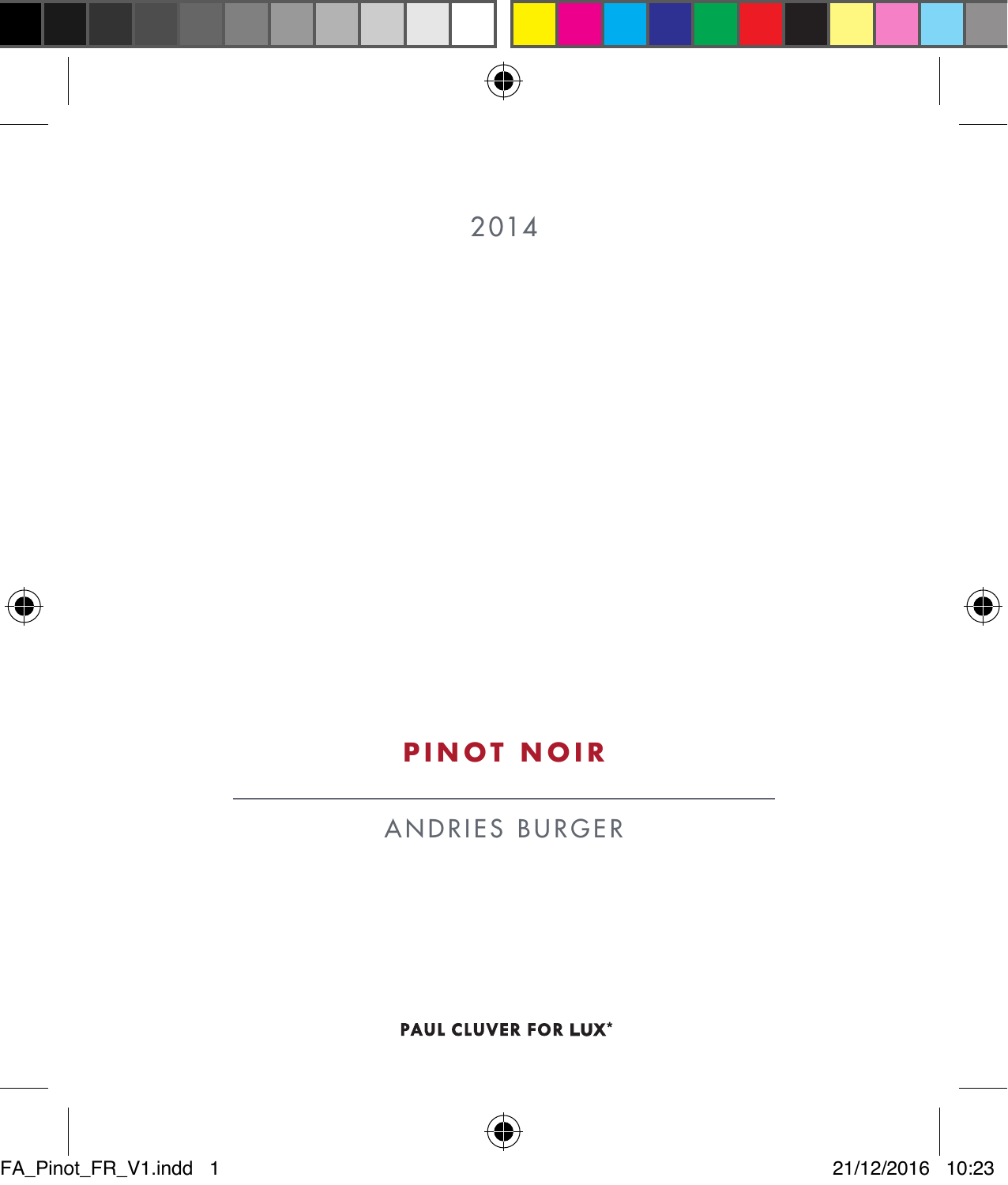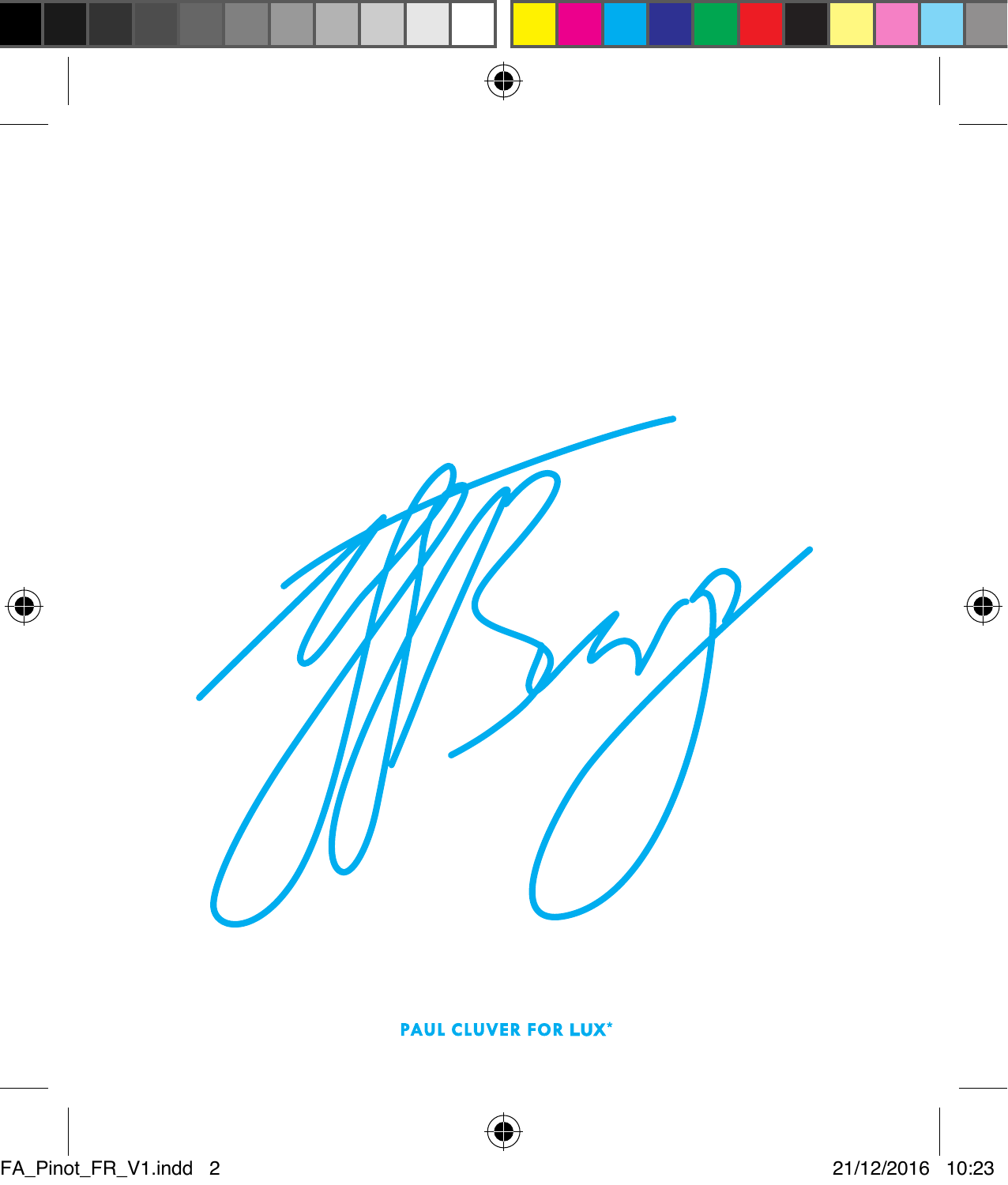

### **PINOT NOIR**

"This wine comes from characteristic Elgin vineyards where the soil plays a major role in the resulting wine. The gravelly Bokkeveld shale has a high iron content and is underlain by clay. This combination gives the wine great structure and delightful minerality, while still allowing the softer elements of a Pinot to shine through.

The wine displays a wonderful luminosity that is reminiscent of ripe cherries, while the bouquet is a rich amalgam of red berries, wild mushrooms and dark chocolate.

This is a wine that will benefit greatly from decanting and it has incredible ageing potential for the next 15 years."

**Andries Burger – Winemaker**

 WINE OF ORIGIN ELGIN A PRODUCT OF SOUTH AFRICA

A593

# Alc 13.5% CONTAINS SULPHITES 750ml

An excessive consumption of alchoholic drinks causes serious health, social and domestic problems / la consommation excessive de boissons alcoolisées est la causede sérieux problèmes lies a la santé, de problèmes domestiques et sociaux

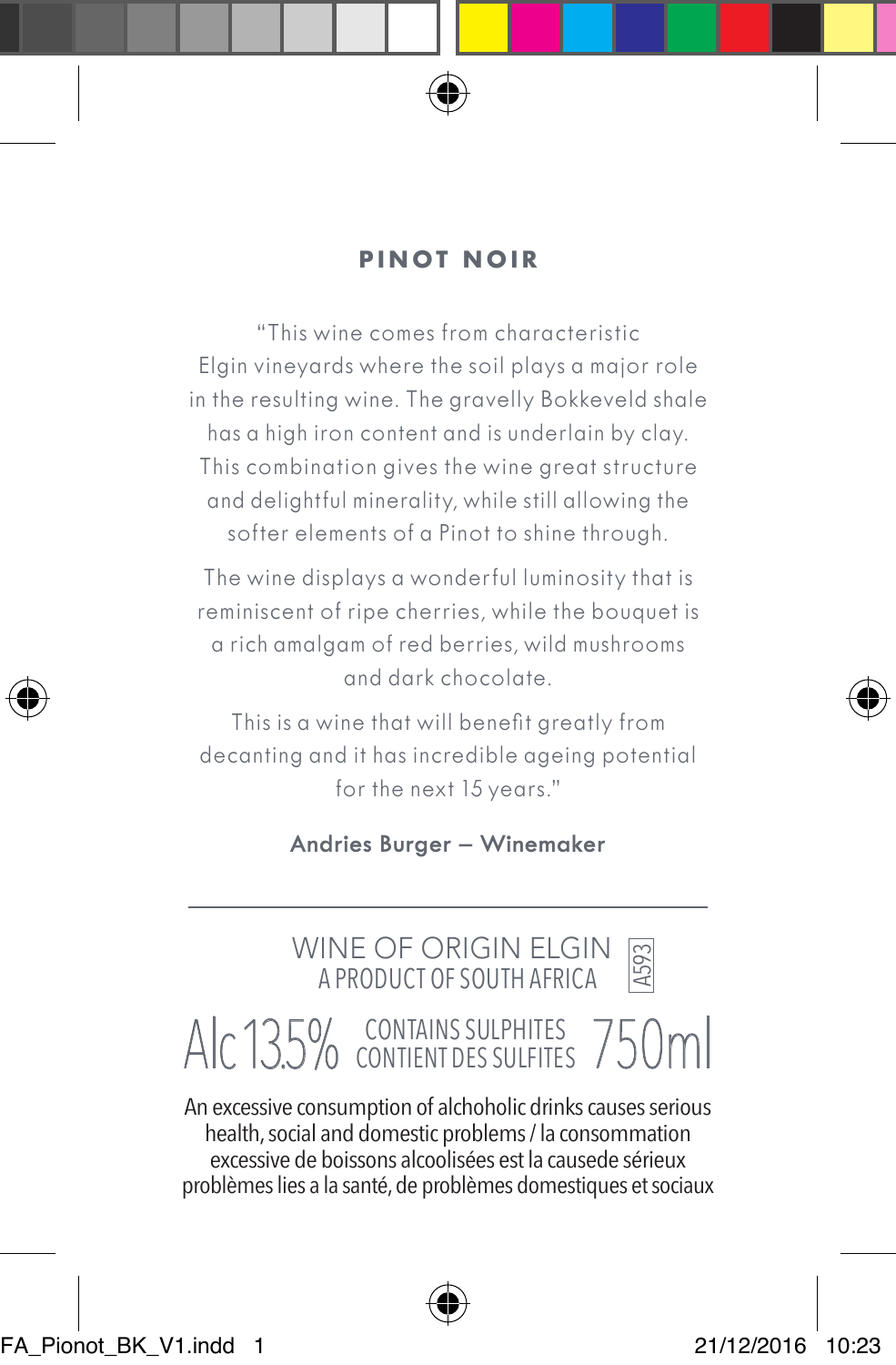





## **SAUVIGNON BLANC /SEMILLON**

JD PRETORIUS

**STEENBERG FOR LUX\***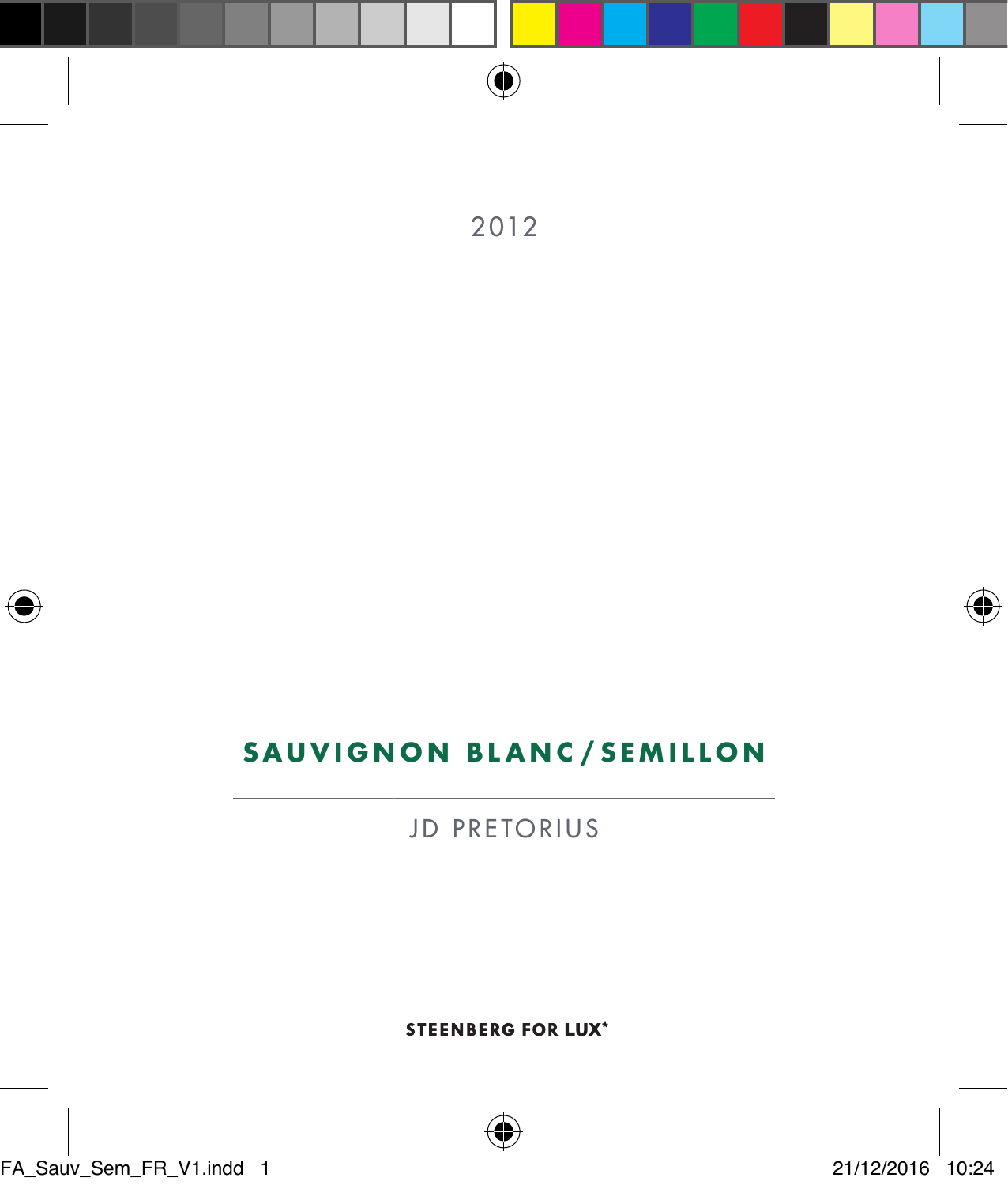